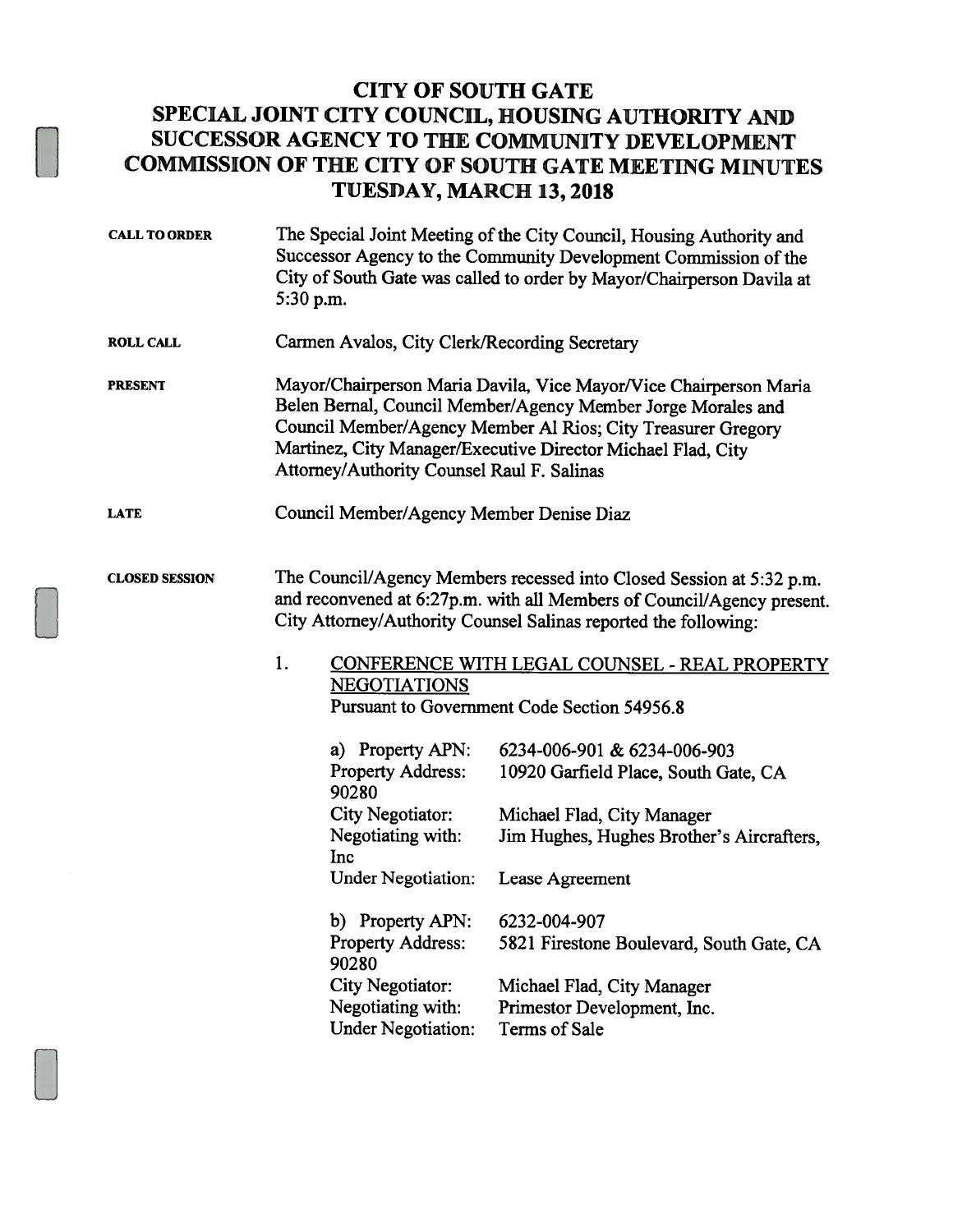CONTINUED c) Property APN: 6204-025-039 Property Address: <sup>9019</sup> Long Beach Boulevard, South Gate CA, 90280 City Negotiator: Michael Flad, City Manager Negotiating with: Jon Ungvari Co. Trust<br>Under Negotiation: Terms of Purchase Under Negotiation:

> Raul Salinas, City Attorney reported that the City Council, Housing Authority and Successor Agency to the Community Development Commission all held <sup>a</sup> joint meeting. Each Council Member sits on the Housing Authority and Successor Agency. It is <sup>a</sup> meeting of three (3) entities represented by the individual who also serves as our Mayor, Vice Mayor and Council Members and there was <sup>a</sup> joint meeting to discuss three parcels of real property.

Item 1a related to the property located at 10920 Garfield Place, Item 1b related to the property located at <sup>5821</sup> Firestone Boulevard and item ic related to the property located at <sup>9019</sup> Long Beach Boulevard.

On items 1a and 1b the City Council, Housing Authority and Successor Agency received <sup>a</sup> repor<sup>t</sup> by City staff and upon the completion of that report, there is no reportable action.

On item lc the property is adjacent to another property and in connection to that property the City Attorney recused himself from participating in any discussion only because the City Attorney's involvement with the non-profit organization on <sup>a</sup> volunteer basis has expresse<sup>d</sup> an interest in the adjacent properties to avoid the appearance of any kind of conflict of interest. The City Manager will repor<sup>t</sup> out for this property.

Mike Flad, City Manager reported that like items la and lb the City Council received <sup>a</sup> repor<sup>t</sup> from City staff, provided limited direction and there is no additional information to be reported at this time.

Attorney Salinas stated that during the course of the Closed Session, almost at the very beginning the City Council was joined by Council Member Diaz, who participated throughout the entire presentation.

Mayor Davila asked if anyone in the audience wishes to spea<sup>k</sup> on this item.

Virginia Johnson, 5751 McKinley Avenue asked if the Primestor Development is looking to buy the Sam's Club property.

Seeing no one else come forward Mayor Davila closed the audience portion.